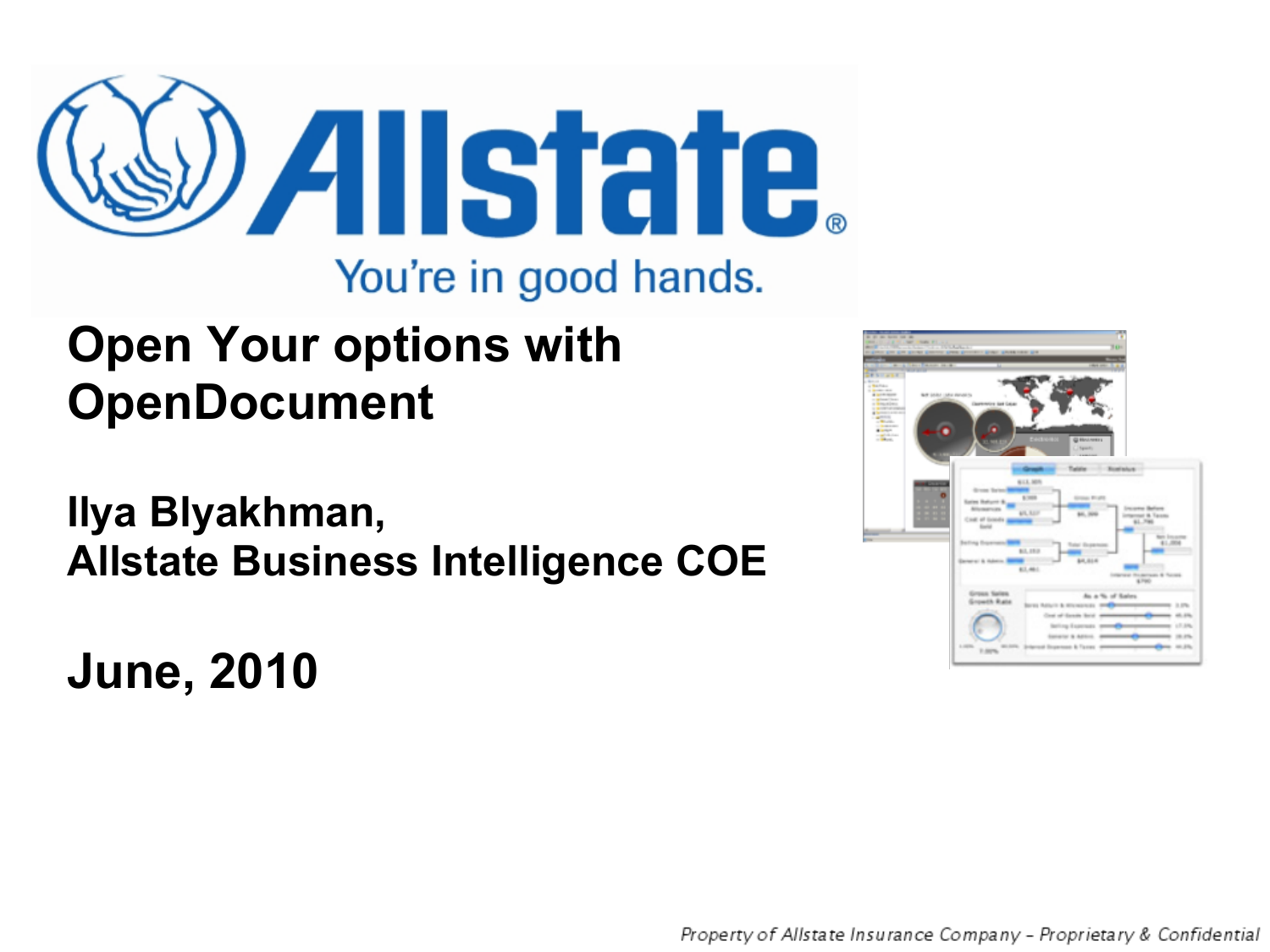- **What is OpenDocument?**
- **Scenarios**
- **Benefits**
- **Functionality**
- **OpenDocument structure**
- **What's new and what's changed in BOE XI R3.1 compare to XIR2**
- **Limitations and restrictions**
- **Questions?**

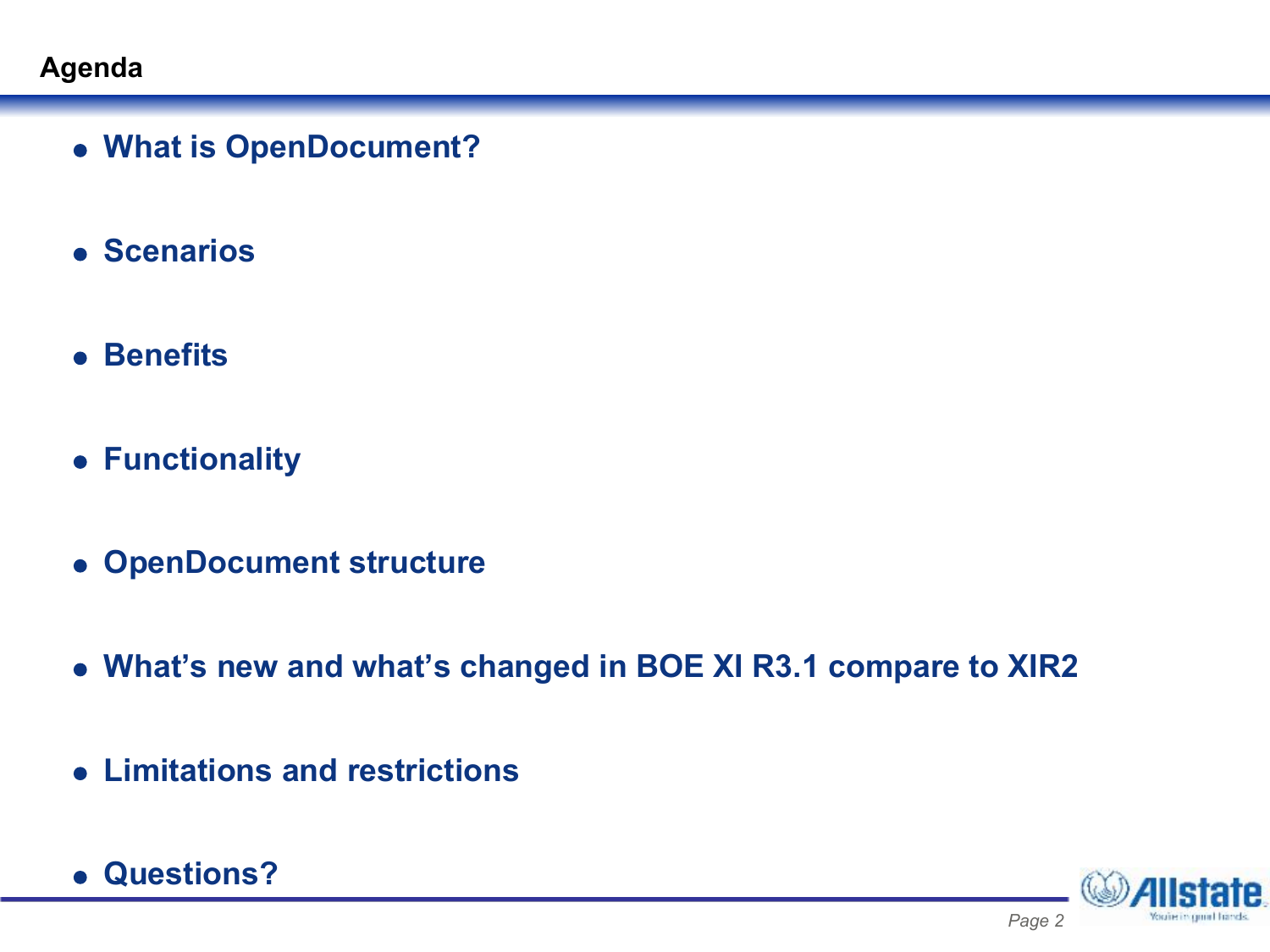#### **OpenDocument What is it?**

- **A simple Solution for Building Integrated Business Intelligence Applications**
- **URL reporting using OpenDocument (interface, API) is the way to display/open any report/dashboard/document that has been previously published to the BOE by passing a specially structured URL string to a BOE server**
- **OpenDocument allows direct display/open/generate document/report without navigating to it in BusinessObjects portals (InfoView and/or CMC).**
- **OpenDocument is used most of the time to render reports by passing parameters to the report.**
- *Page 3* **OpenDocument also provides abilities to control how reports are generated and displayed, i.e. it can convert some report types to different formats, run report on demand or display successful instance of report, etc**.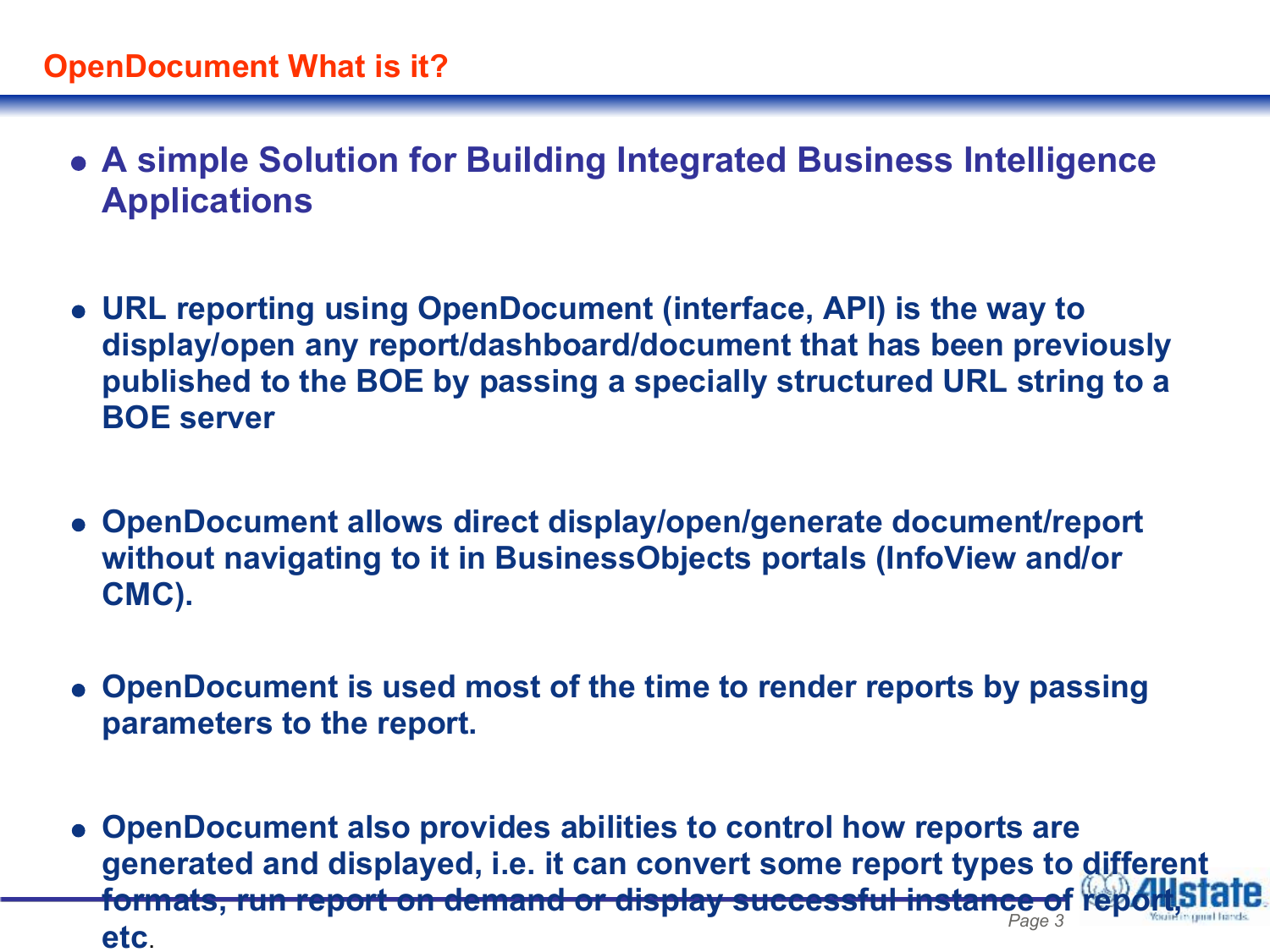- **Universal: OpenDocument can open almost any document hosted in BOE**
- **Efficient: Cuts number of steps required to run report in InfoView, No need to navigate to report, select prompts, select export format etc**
- **Flexible: Gives ability to set prompt(s) value(s) in URL and "missing" prompts will allow user to set them interactively. Converts reports to number of different formats, etc.**
- **Simple Format: OpenDocument format is simple and relatively easy to understand**

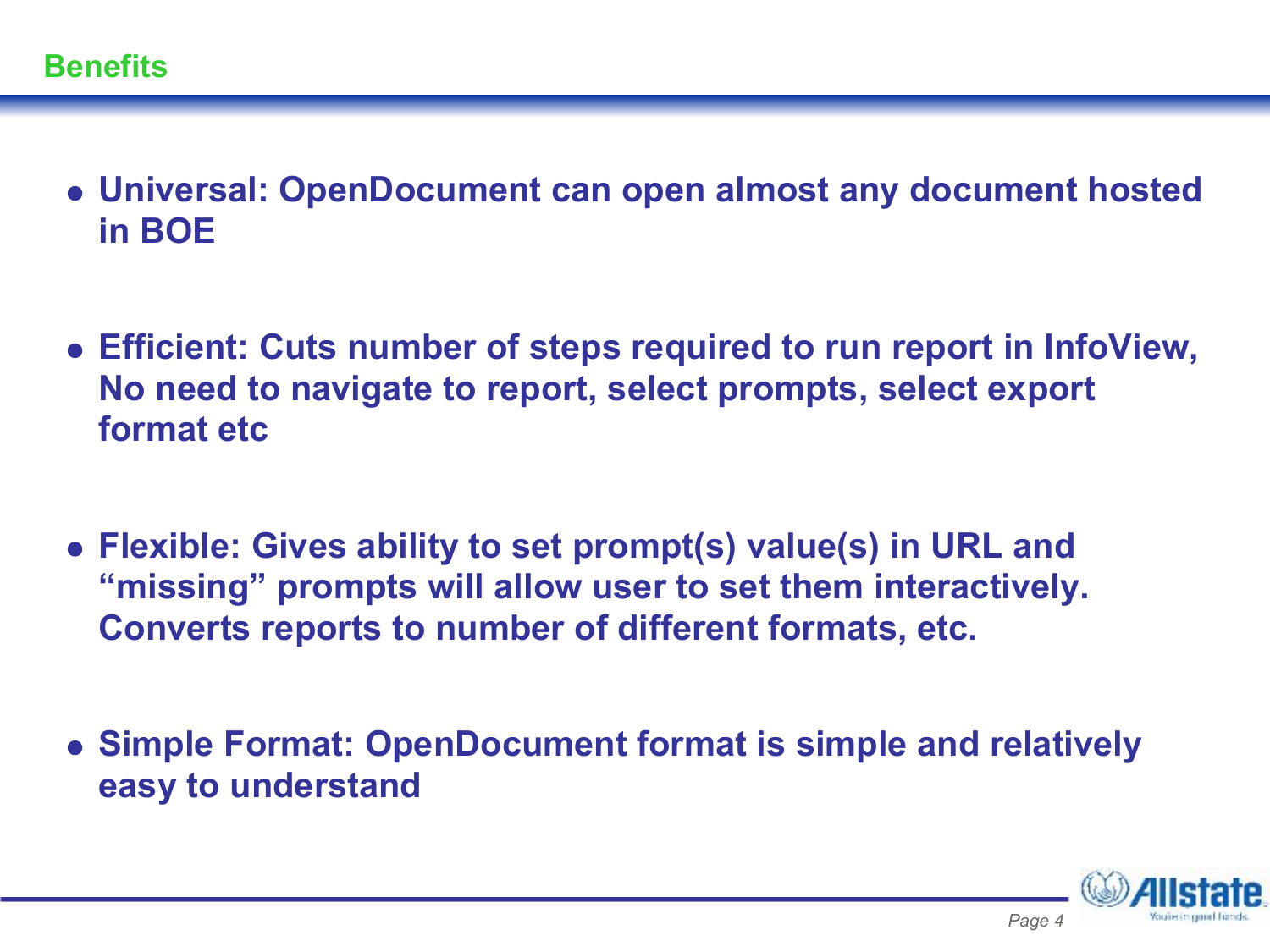- **Distribution: Just a URL can be embedded in to webpage, email or any office document**
- **No dependency on SDKs or Custom coding**
- **Abstraction: OpenDocument completely hides report navigation, parameter selection, and export from end user.**
- **Integration with other Applications and Reports: above benefits make it a perfect vehicle for application and report integration, drill down, drill up and drill thru navigation.**
- **Leverages investment in existing infrastructure and hardware: clustering, single sign on, etc.**

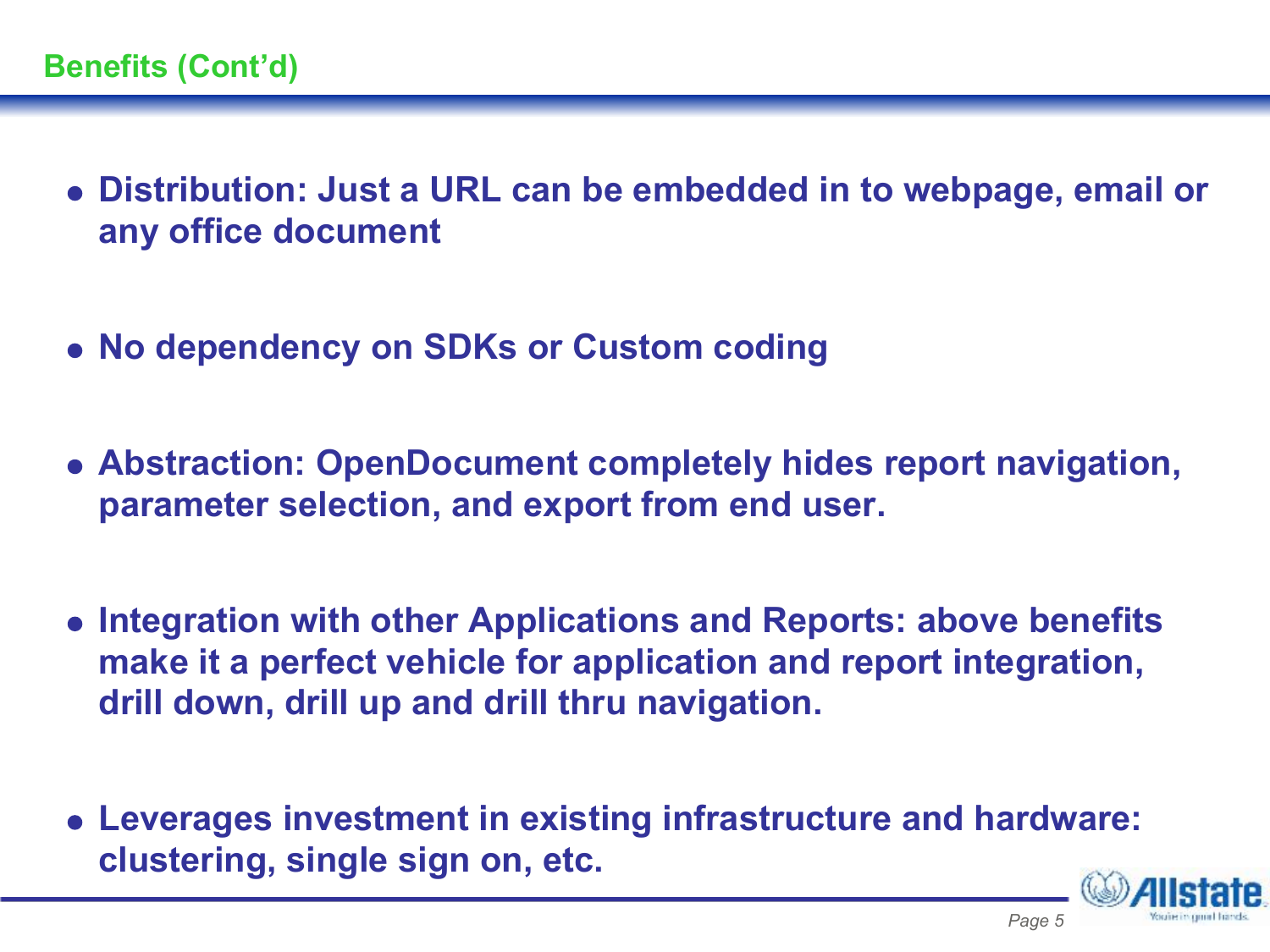# **Report linking**

- **drilling to the more detail level of information (drill-down)**
- **displaying summary or higher-level information (drill-up)**
- **displaying different type of information (linking)**
- **menus and launch pages**
- **Simple Integration with Applications, Web Portals (SharePoint, WebSphere, etc) without SDKs or Custom coding**
- **One click report export**

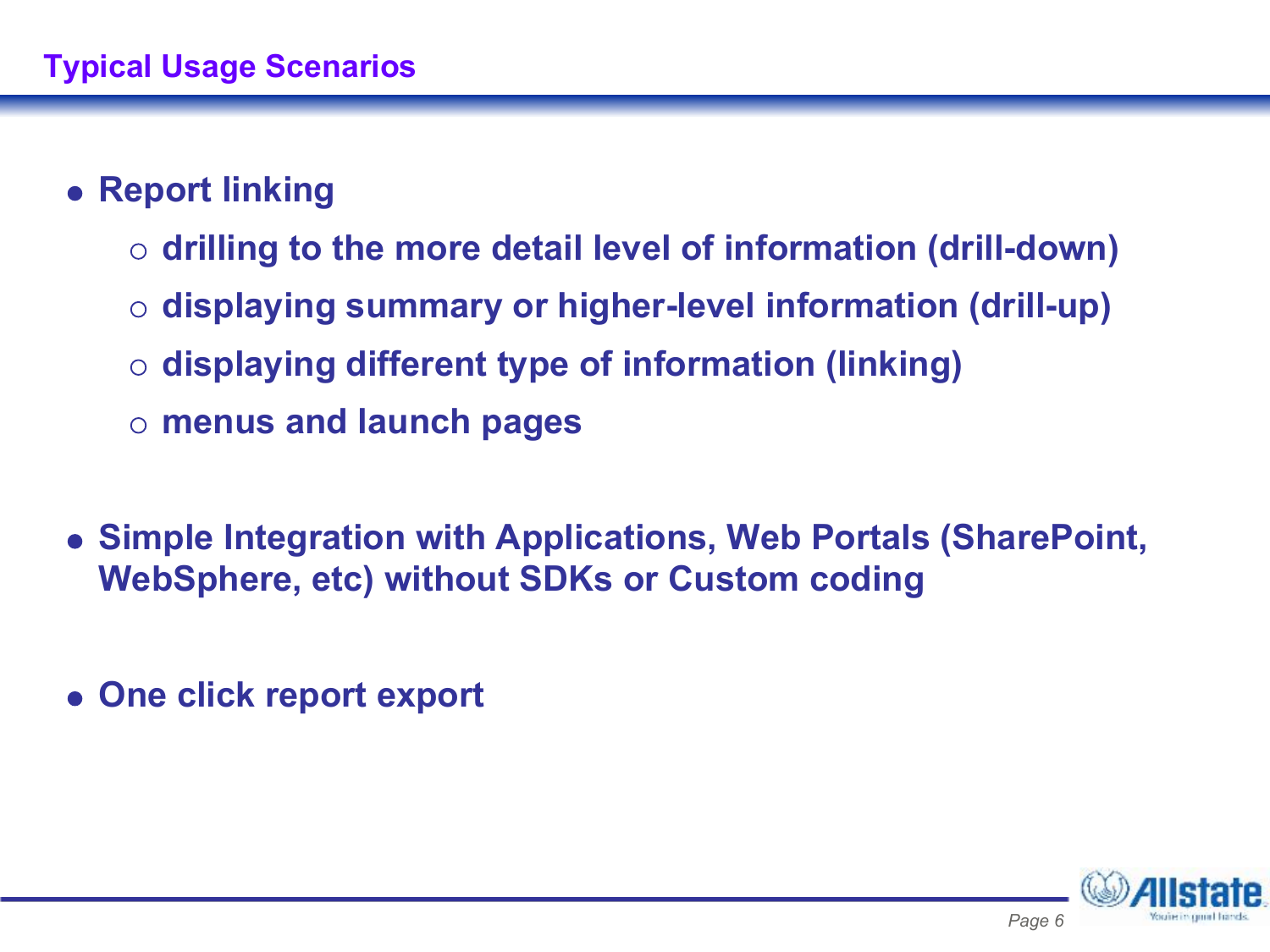- **Reference report/documents hosted in BOE by ID (InfoView, CUID) or by folder path to report/document and its name**
- **Run Report on demand or display report instance**
- **Pass values to report's prompts. If values for some prompts were missing, Crystal Reports and WebI will show default prompt screens for missing prompts, so user can select them interactively Note: CMC overrides OpenDocument prompt values**
- **Export report to different formats HTML, PDF, Excel, Word (Crystal Reports only)**
- **Open Documents in new window**

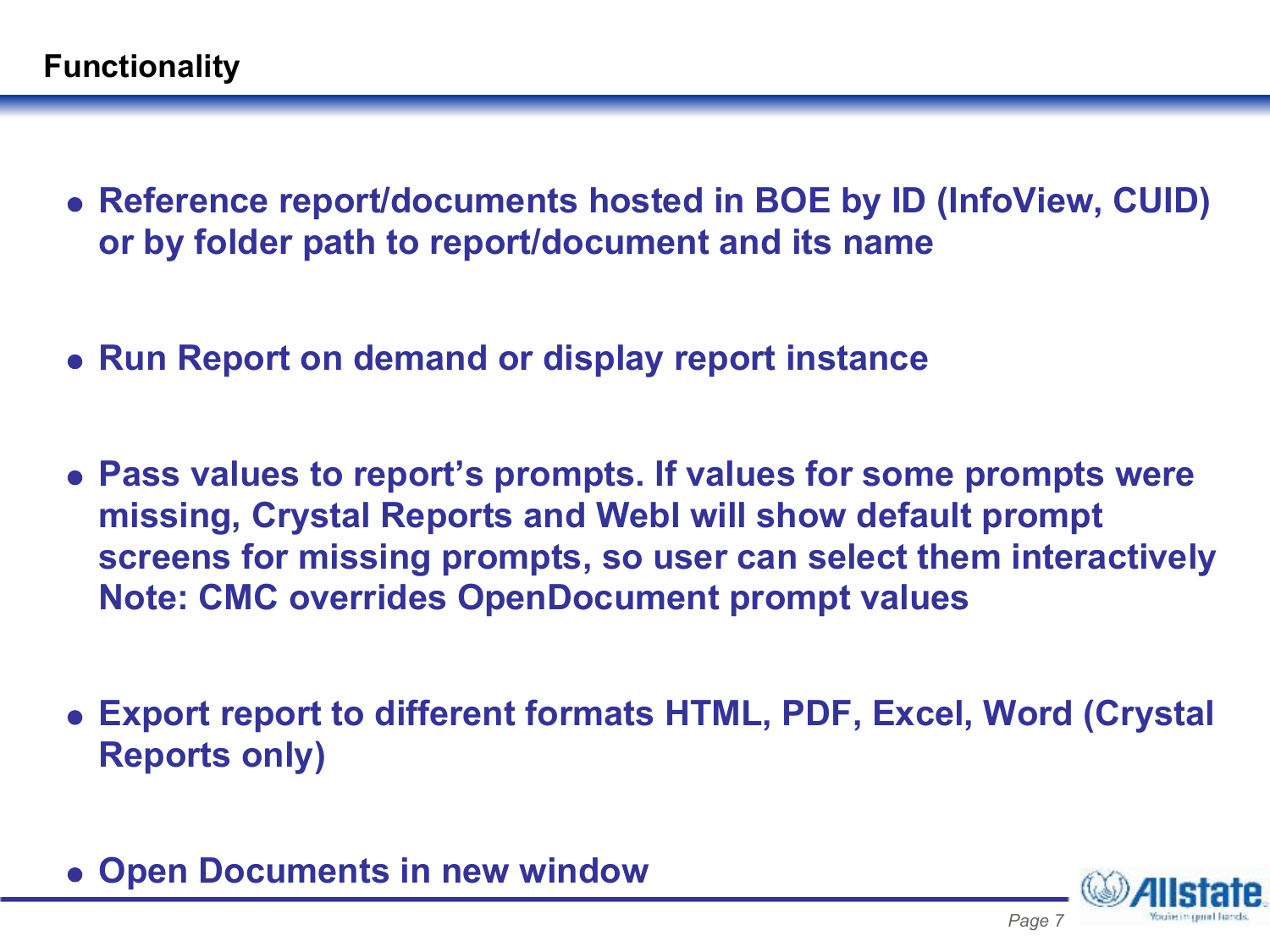- **OpenDocumentBaseURL? <parameter1>&<parameter2>&... &<parameterN>**
- **Absolute Path Crystal Report**

**http://bo/OpenDocument/opendoc/openDocument.jsp?sPath= [YourFolderName],[YourSubfolderName] &sDocNam=YourReportName&lsSParam1=Value1&lsMParam2= [Value2a],[Value2b]&sWindow=New&sOutputFormat=P**

**Absolute Path – Web Intelligence**

**../../opendoc/openDocument.jsp? iDocID=ARAVm7DFcZ9Ak4ceI5HiF9E&sIDType=CUID&sType=wid&sR efresh=Y&lsSParam1=Value1&lsMParam2=Value2a; Value2b&sWindow=New&sOutputFormat=P**

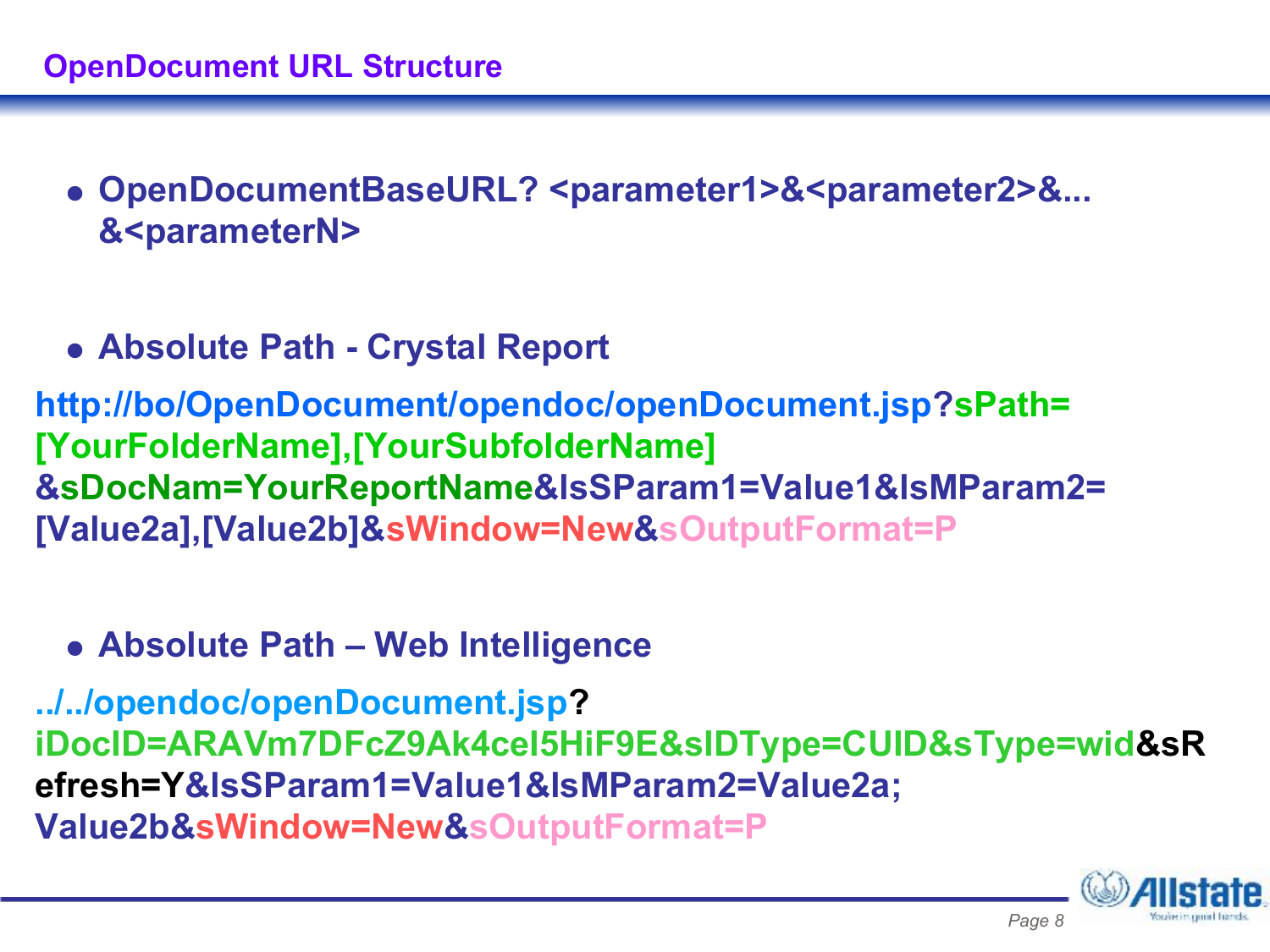## **OpenDocument base URL change**

**XI R2 base URL is http:**

**//<servername>/businessobjects/enterprise115/desktoplaunch /opendoc/openDocument.jsp**

- **XI 3 base URL is http: //<servername>/OpenDocument/opendoc/openDocument.jsp**
- **If relative path can be used OpenDocument, the following Base**  URL will work in XIR2 and XIR3 - . / . /opendoc/openDocument.jsp
- **In XIR2 is part of InfoView, in XI 3 separate application** 
	- **Time Out issue**
	- **Separate from InfoView Single Sign On setup**

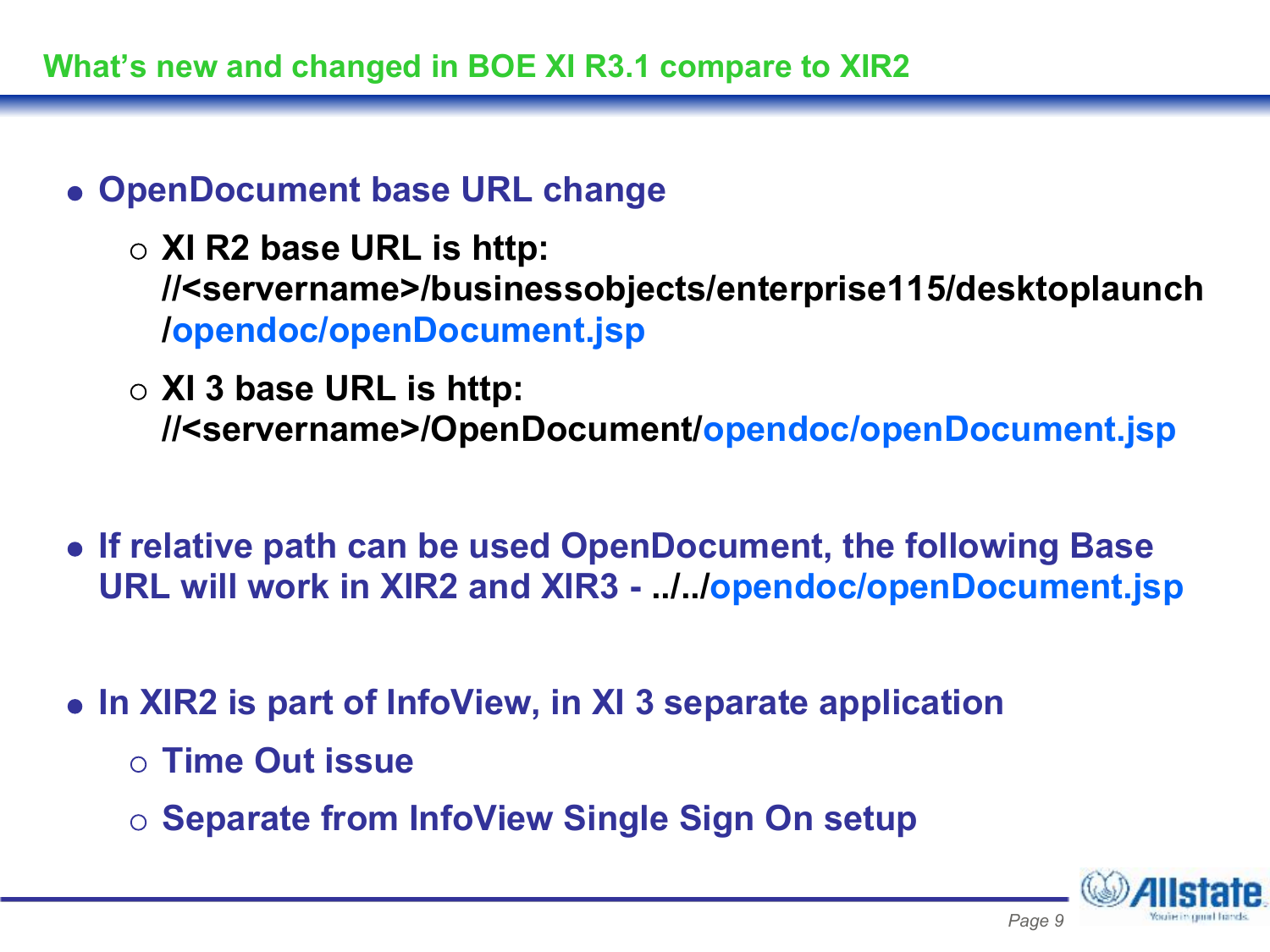- **Crystal Reports**
	- **toolbar**
- **toolbar=hide hides Crystal Report HTML Viewer toolbar**
	- **drilldowntabs**

**drilldowntabs=hide hides Crystal Report HTML Viewer drilldown tabs** 

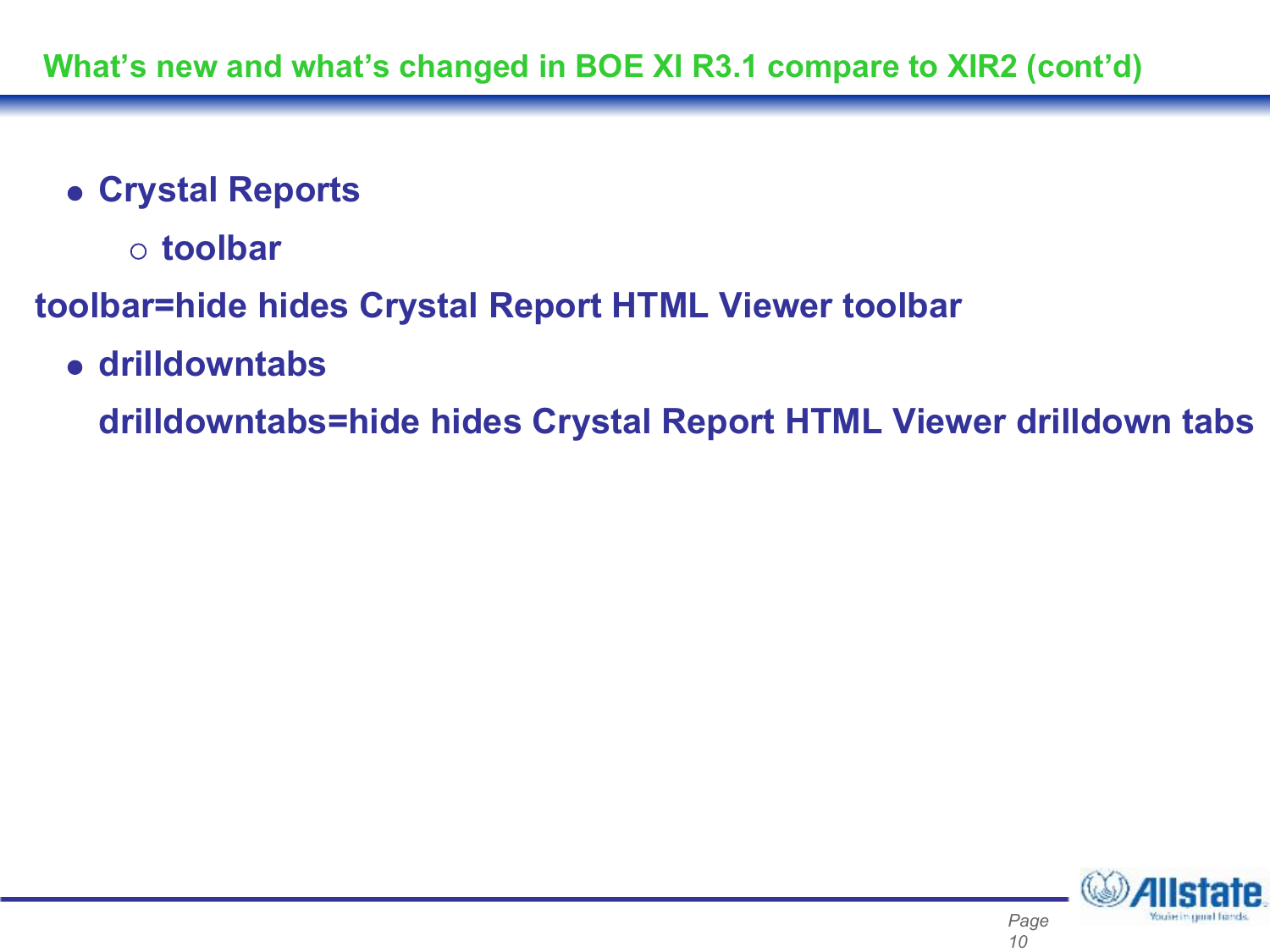### **What's new and what's changed in BOE XI R3.1 compare to XIR2 (cont'd)**

## **sReportMode**

- **printlayout Default. Displays the report in a print preview layout. This is default mode. Viewer background is gray. Content align the viewer to the center.**
- **weblayout Displays the report as a web page layout. Viewer background is white. Content align the viewer to the left.**
- **part Displays part of a report using the parts viewer to render the report**

### **weblayou**



## **printlayou**



*Page 11*

You're in grout franch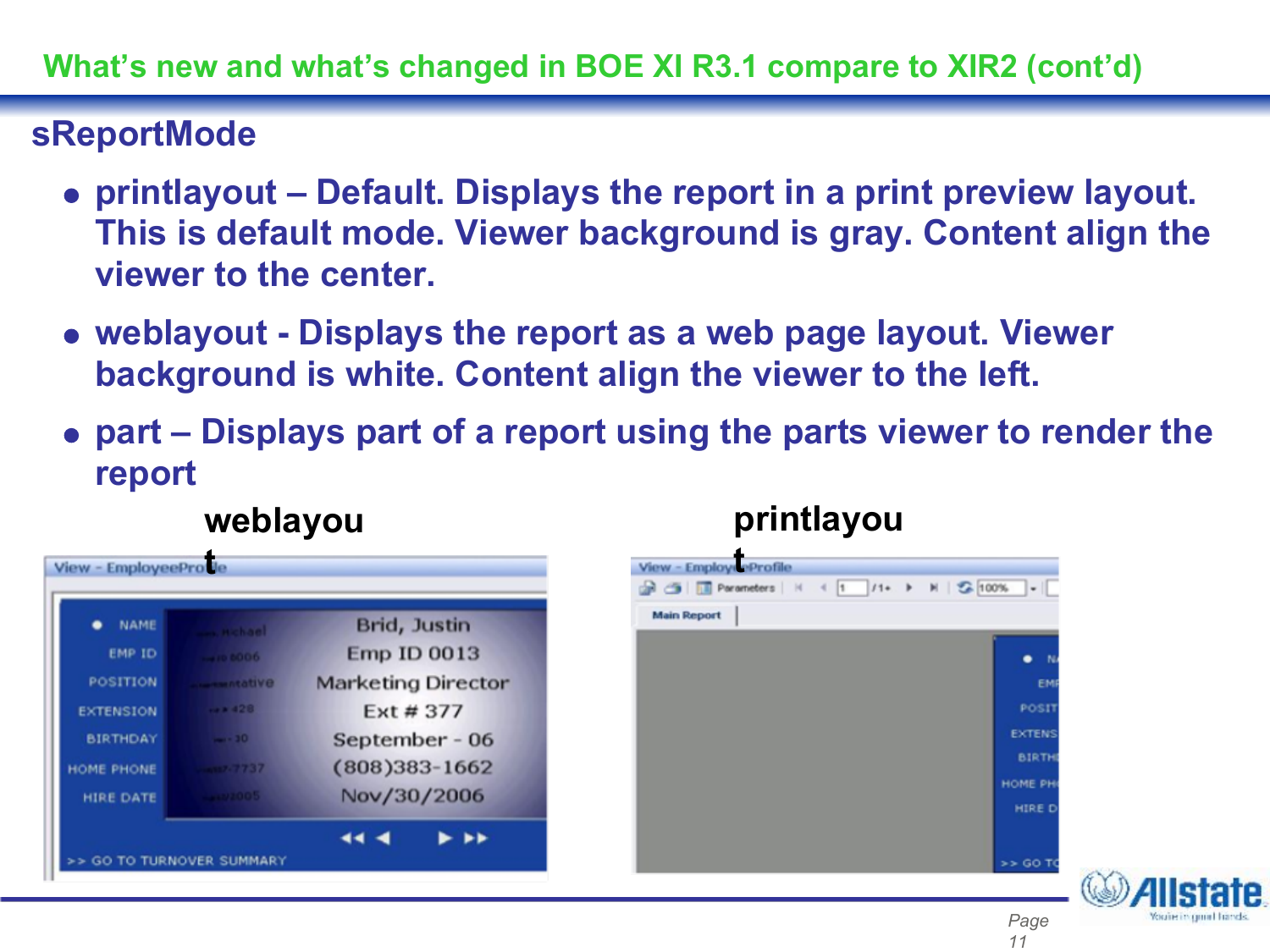#### **Limitations and restrictions**

- **If you organization is using Internet Explorer than URL Length is limited to 2083 characters. OpenDocument engine "re-writes" URL so actual limit may be even less than 2083.**
- **Spaces and special characters ("&","=", etc) in parameter values should be URL Encoded, i.e. replaced with their HEX representation "&" -> %26 "=" -> %3D.** 
	- **Note: There are some issues with the way Xcelsius 2008 SP2 works with URLs containing "+"**
- **Case Sensitivity OpenDocument is case sensitive**
- **You cannot pass parameter values to a sub-report of a target Crystal report.**
- *Page 12* **Xcelsius 2008 and OpenDocument on XIR2 does has some issue opening documents in new window**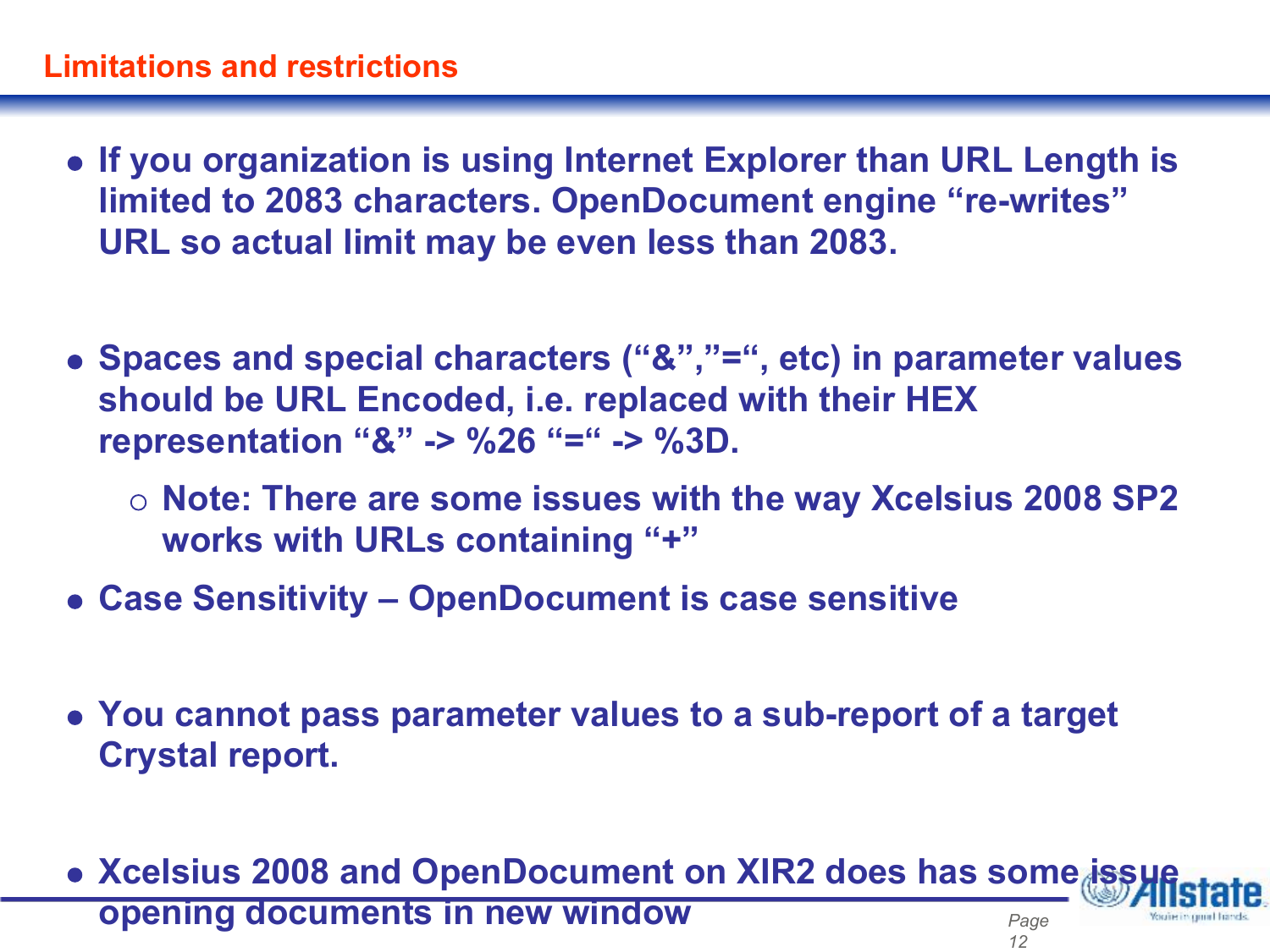## **Limitations and restrictions (Cont'd)**

**If OpenDocument configured to use Single Sign On (SSO), it will not support Enterprise Authentication**

**Allstate BI COE developed custom .Net web application OpenDocumentEnterprise to resolve this issue.** 

- **If OpenDocument configured to use Single Sign On (SSO) then on Session timeout**
	- **in XIR2 it will just re-logon and display document**
	- **in XIR3 will display error message**

**Allstate BI COE developed custom .Net web application OpenDocumentSSO to resolve this issue and Xcelsius opening in new window issue.**

**OpenDocument URL for Crystal Reports will be "rewritten" by BOE to use viewrpt.cwr format. It may significantly increase size** 

**URL (somewhat fixed in SP2.8)**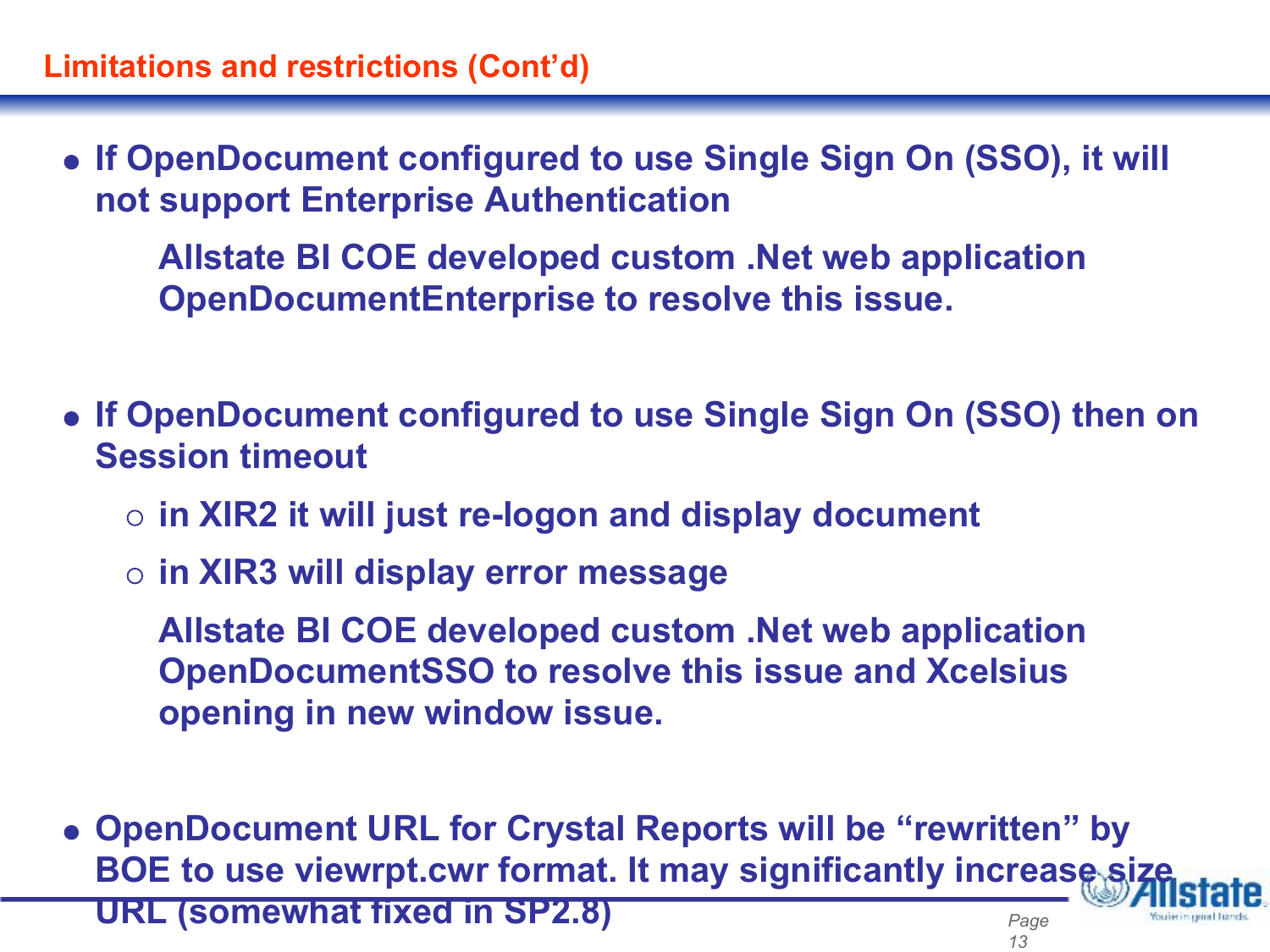# **All BO products documentation**

**[http://help.sap.com/businessObject/product\\_guides/](http://help.sap.com/businessObject/product_guides/)**

# **OpenDocument specific guides**

- **XIR2 [http://resources.businessobjects.](http://resources.businessobjects.com/support/communitycs/TechnicalPapers/boe_xi_opendocument.pdf) [com/support/communitycs/TechnicalPapers/boe\\_xi\\_opendocume](http://resources.businessobjects.com/support/communitycs/TechnicalPapers/boe_xi_opendocument.pdf) [nt.pdf](http://resources.businessobjects.com/support/communitycs/TechnicalPapers/boe_xi_opendocument.pdf)**
- **XI31 [http://help.sap.](http://help.sap.com/businessobject/product_guides/boexir31/en/xi3-1_url_reporting_opendocument_en.pdf) [com/businessobject/product\\_guides/boexir31/en/xi3-](http://help.sap.com/businessobject/product_guides/boexir31/en/xi3-1_url_reporting_opendocument_en.pdf) [1\\_url\\_reporting\\_opendocument\\_en.pdf](http://help.sap.com/businessobject/product_guides/boexir31/en/xi3-1_url_reporting_opendocument_en.pdf)**